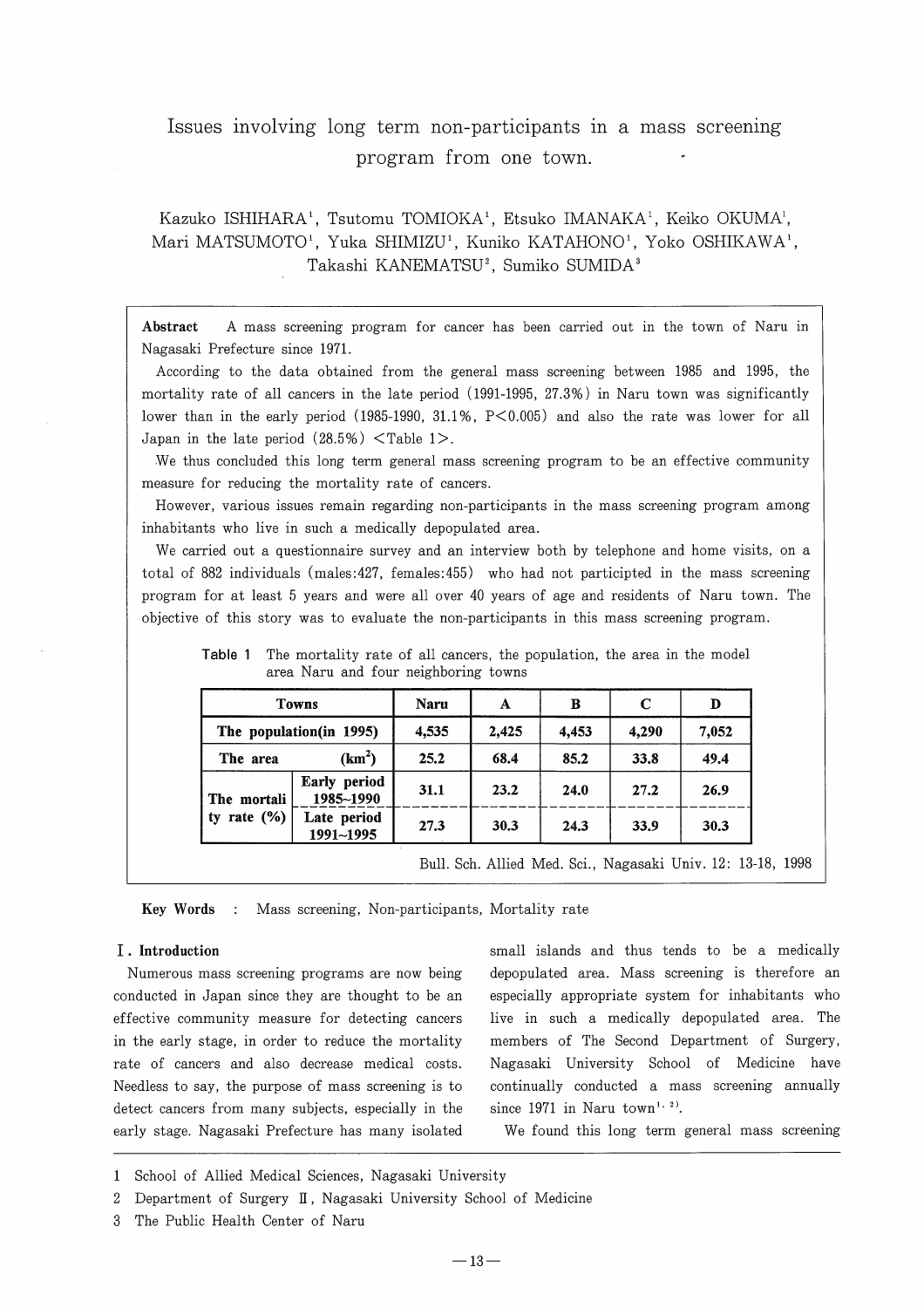program to be an effective community measure for reducing the mortality rate of cancers. However, the number of non-participants remains large  $\leq$  Figure 1>. Between 1985 and 1995, the rate of the screenees gradually decreased and numbered only 37.70/0 of the inhabitants, while non-participants numbered approximately 62.3%.

We carried out a questionnaire survey and an interview by both telephone and with home visits, on a total of 882 individuals (males:427, females:455) who had not participated for at least 5 years and were all over 40 years of age and residents of Naru town.



Fig. 1 The changes of the non-participants in the mass screening program

#### II . Subjects and Methods

#### 1 . The area of mass screening

A mass screening program has been performed since 1971 in Naru town, which had a population of 4,517 and covers an area of 25.2 square kilometers on a small island in Nagasaki Prefecture <Figure  $2$ . An ultrasonographic examination was included since 1982, especially for identifying liver, biliary and pancreas diseases. In 1985, for heart diseases, gastric, breast, uterus, kidney diseases was also added. Screening for other organs has also been gradually



Fig. 2 The area of mass screening

included along with screening for colorectal diseases in 1988, and ophthalmic diseases in 19952).

### 2 . The subjects participating in a questionnaire survey

Since the non-participants numbered  $62.3\%$ , we carried out a questionnaire survey and an interview by telephone or home visits including a total of 882 individuals (males: 427, females: 455) who were all over 40 years of age and residents of Naru town and had not participated in the mass screening program for at least 5 years.

The age distribution of the subjects was 27.9% in their 60's, 25.9% in their 40's, 21.8% in their 50's, 18.7% in their 70's for males and 29.5% in their 60's, 21.8% in their 70's, 19.3% in their 40's, 15.4% in their 50's for females  $\langle$ Table 2 $\rangle$ .

Table 2. The aged distribution of the subjects for males and females

| males age | subjects | percentage | females age | subjects | percentage |
|-----------|----------|------------|-------------|----------|------------|
| 40's      | 111      | 25.9%      | 40's        | 88       | 19.3%      |
| 50's      | 93       | 21.8%      | 50's        | 70       | 15.4%      |
| 60's      | 119      | 27.9%      | 60's        | 134      | 29.5%      |
| 70's      | 80       | 18.7%      | 70's        | 99       | 21.8%      |
| 80's      | 20       | 4.7%       | 80's        | 60       | 13.2%      |
| 90's      | 4        | 0.9%       | 90's        | 4        | 0.9%       |
| total     | 427      | 100%       | total       | 455      | 100%       |

#### 3 . The survey and a questionnaire methodology

1) The first survey was a questionnaire conducted by post card.

Table 3 The items of the questionnaire survey (multiple answers)

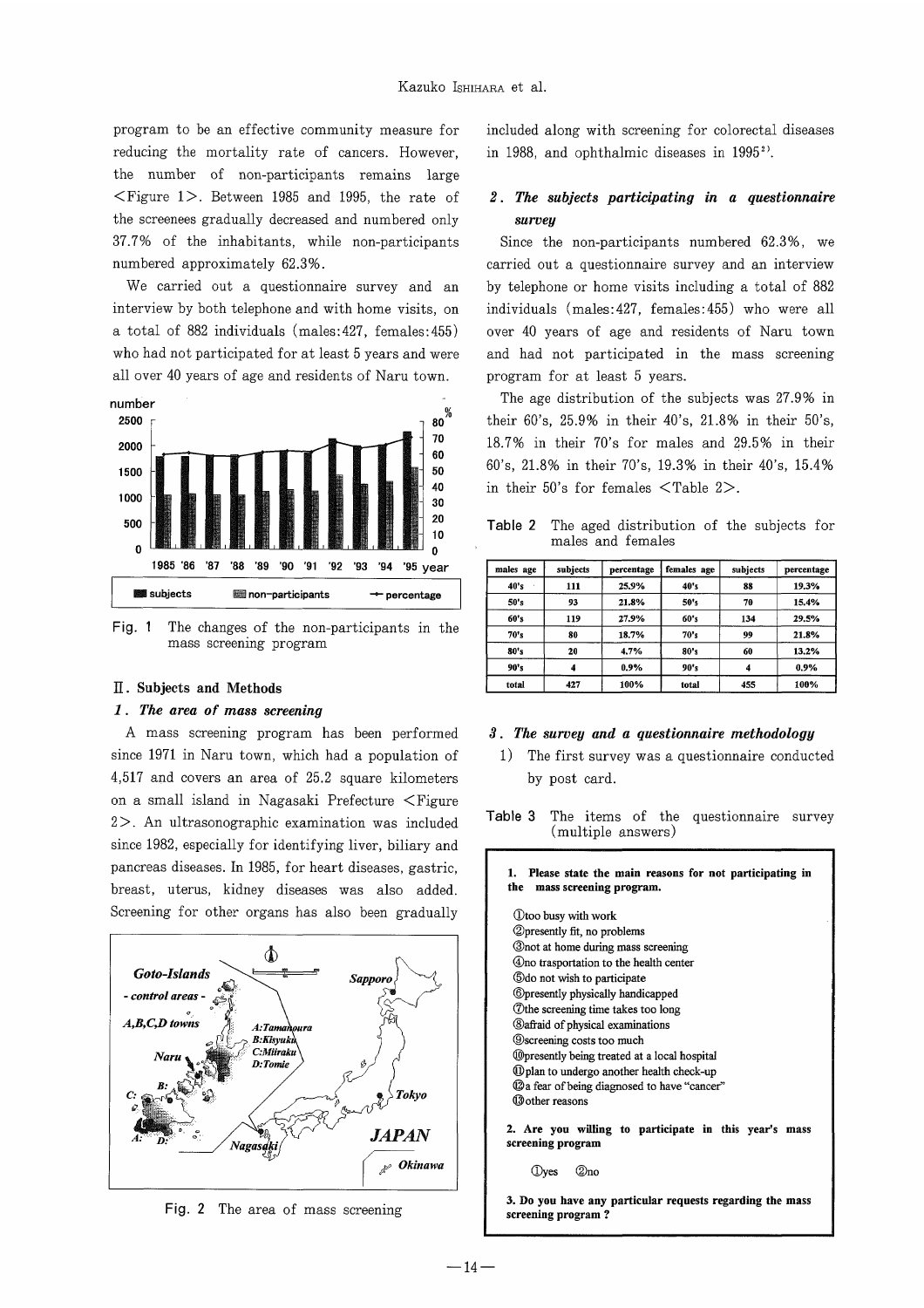- 2) The second survey was an interview of the non-responders to the post card either by telephone or by horne visits.
- 3 ) The questionnaire results are shown in  $\langle$ Table 3>.

#### 4 . The time periods of the survey

The first survey was conducted for one week from July 7 to July 13, 1997. The second survey as conducted for two days from August 7 to August 8, 1997.

#### 5 . Analysis of the survey

All data collected were analyzed by computer using a software package named Relational Data Base "Kiri Ver.5" developed by the Management Engineering Research Institute Co. , and were analyzed by the  $x^2$  test with P<0.01 considered to indicate statistical significance.

#### EI . Results

### 1. The overall response rate and the rate based on age and set

The response rate was  $26.2\%$  (231 out of 882 respondents) in the first survey. The total response rate was 37.3% (329 out of 882 respondents) including 79 respondents by telephone and 19 respondents based on a home visit.

The rate regarding age or sex is shown in  $\leq$  Table 4>, and included 152 of males and 177 of females. The aged distribution of the respondents was 51.3%

in their  $70's$ ,  $40.3\%$  in their  $60's$ ,  $40\%$  in their  $80's$ and 26.9% in their 50's for males, 48.5% in their 60's, 43.4% in their 70's, 36.7% in their 80's and 31.4% in their 50's.

|  |  |                       |  | <b>Table 4</b> The aged distribution of the respondents |
|--|--|-----------------------|--|---------------------------------------------------------|
|  |  | for males and females |  |                                                         |

| males aged | respondents | percentage | females aged | respondents | percentage |
|------------|-------------|------------|--------------|-------------|------------|
| 40's       | 28          | 25.2%      | 40's         | 24          | 27.3%      |
| 50's       | 25          | 26.9%      | 50's         | 22          | 31.4%      |
| 60's       | 47          | 40.3%      | 60's         | 64          | 48.5%      |
| 70's       | 41          | 51.3%      | 70's         | 42          | 43.4%      |
| 80's       | 8           | 40.0%      | 80's         | 22          | 36.7%      |
| 90's       |             | 25.0%      | 90's         | 2           | 50.0%      |
| total      | 150         | 35.1%      | total        | 176         | 38.7%      |

### 2 . The reasons for non-participants for males and females (multiple answers)

Among males the reasons for non-participation included  $\Phi$  " they were presently being regularly treated at a hospital" : 48  $(20.2\%)$ ,  $\circled{2}$ " they were fit, and had no problems" :  $35(14.7\%)$ ,  $\circled{3}$ " they had other planned health check-ups":  $32$  (13.4%) and  $\Phi$ "were too busy with work" :  $29(12.2\%)$ . On the other hand, the reasons for non-participating females included (1)" they were presently being regularly treated at a hospital": 76  $(27.7\%)$ ,  $\circled{2}$ " were physical handicapped"  $: 31$   $(11.3\%)$ ,  $\mathcal{D}$ "did not want to participate" 27  $(9.9%)$  and  $@$ " they had received other planned health check-ups" : 25  $(9.1\%)$  < Figure 3>. The highest rate comprised 70.4% who responded either

Fig. 3 The reasons of the non-participants for males and females (multiple answers)



 $-15-$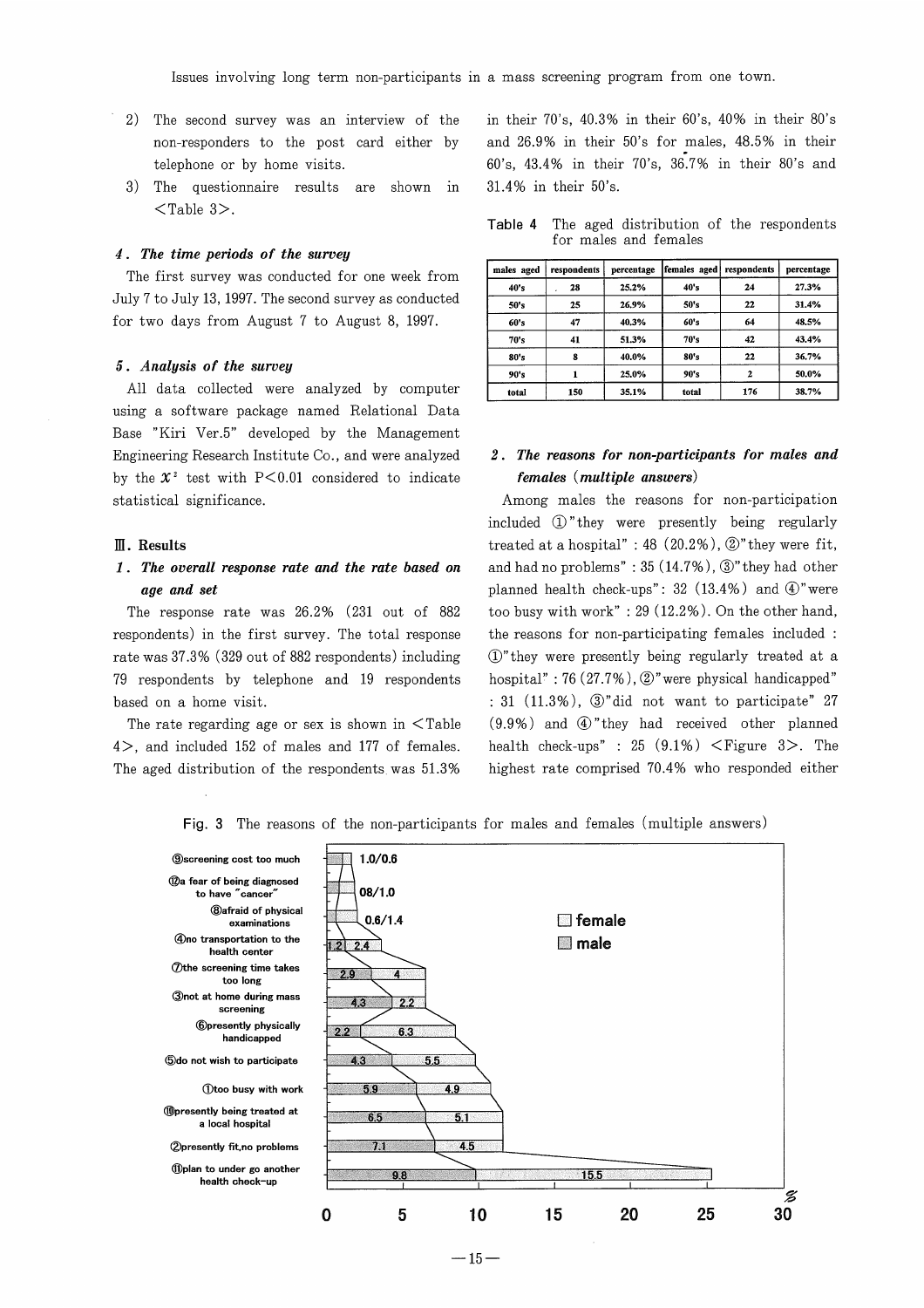that : in "they were presently being regularly treated screening test. at a hospital" or " they had received other planned More difficult problems that need to be solved health check-ups". However,  $26.1%$  demonstrated a include  $Q$  a fear of being diagnosed to have lack of understanding regarding the purpose and "cancer", 2 being afraid of physical examinations, goals of mass screening. Such reasons included : "not (3) presently healthy no problems. We consulted wanting to participate", "fear of undergoing a with the local government regarding these issues physical examination", "a fear of being diagnosed and it was thus decided to provide buses and move with cancer", and so on.  $\qquad \qquad$  the starting time of mass screening up to 7:30 or

approximately 50% in their 60's and 70's. order to better explain the need for mass screening

main reasons for non-participation were " already so that such patients can be successfully treated. If being treated at a local hospital": 45 (36.3%) for cancer can be detected at an early stage the overall those in their 60's and 36 (29.0%) for those in their successful treatment rate will improve<sup>3-12)</sup>. 70's. In addition, the answer "presently healthy, no To improve the mass screening program the problems" was also higher rate 20  $(35.1\%)$  in their following steps are considered to be necessary : 1. 60's, in the group of individuals in their 60's and to regularly evaluate the health needs of the local 70's and 15 (26.3%) in their 70's. Regarding "plan residents, 2. to regularly confer with the local to have another health check-up" the highest rate government, 3. to provide good medical advice to was for those in their 60's and the answer "too the local residents, 4. to improve health education busy with work" was also the highest for those in for all local residents. their  $60's$ : 17  $(32.0%)$ .

# 4 . The willingness to participate in future mass Acknowledgments

A total of 82 individuals showed a willingness to participate in future mass screening, and included of Medicine, the Public Health Center of Naru and 38 males and 44 females. On the other hand, 73 the Naru town office for their help and were unwilling to participate in future mass coorperation in conducting the mass screening. screening, and consisted of 34 males and 39 females. In addition 90 individuals gave no answer.

reasons for non participation in mass screening. A Soc Clin Surg. 43: 260-264, 1982 (in Japanese). total of 70.4% including those who did not 2. Tomioka T, Ikematsu Y, Yamamichi M et al: participate due to "presently being treated at Mass screening survey in Naru town in Nagasaki another hosprtal" and " they planned to have prefecture- Reference to the significance of another health check-up". That is to say, over 70% ultrasonografy for biliary disease. J Jpn Bili of the non-participants were receiving some kind of Asso. 8: 264-271, 1994 (in Japanese). medical treatment. In addition, more coordination 3 . Oshima A, Hirata N, Ubukata T, Umeda K, is called for among those receiving "another Fujimori I: Evaluation of a mass screening planned health check-up" and those undergoing program for stomach cancer with a case-control mass screening". The study design. Int.J. Cancer: 38, 829-833, 1986.

participants in mass screening ; the most important al: The Evaluation of Screening for Gastric factors are: ① provide free transportation to the Cancer in Miyagi Prefecture. Japan: A health center, 2 reducing the time required for the Population Based Case-Control Study. Int. J.

one hour earlier than before. It was also decided to 3. The reasons for non-participation by age. review the local government plans to improve the The age distribution of the subjects was overall health education of the local residents in Regarding individuals in their 60's and 70's the to help detect cancers, especially in the early stage,

screening<br>total of 82 individuals showed a willingness to Department of Surgery, Nagasaki University School

#### **References**

- IV . Discussion I . Kuroda Y, Mizutani A, Izawa K, Ito T, Tsuchiya According to the survey, we identified the main R,: Group examination of biliary tract. J Jpn
	-
	-
	- Regarding the ways to improve the percentage of 4 . Fukao A, Tsubono Y, Tsuji I, Hisamichi S et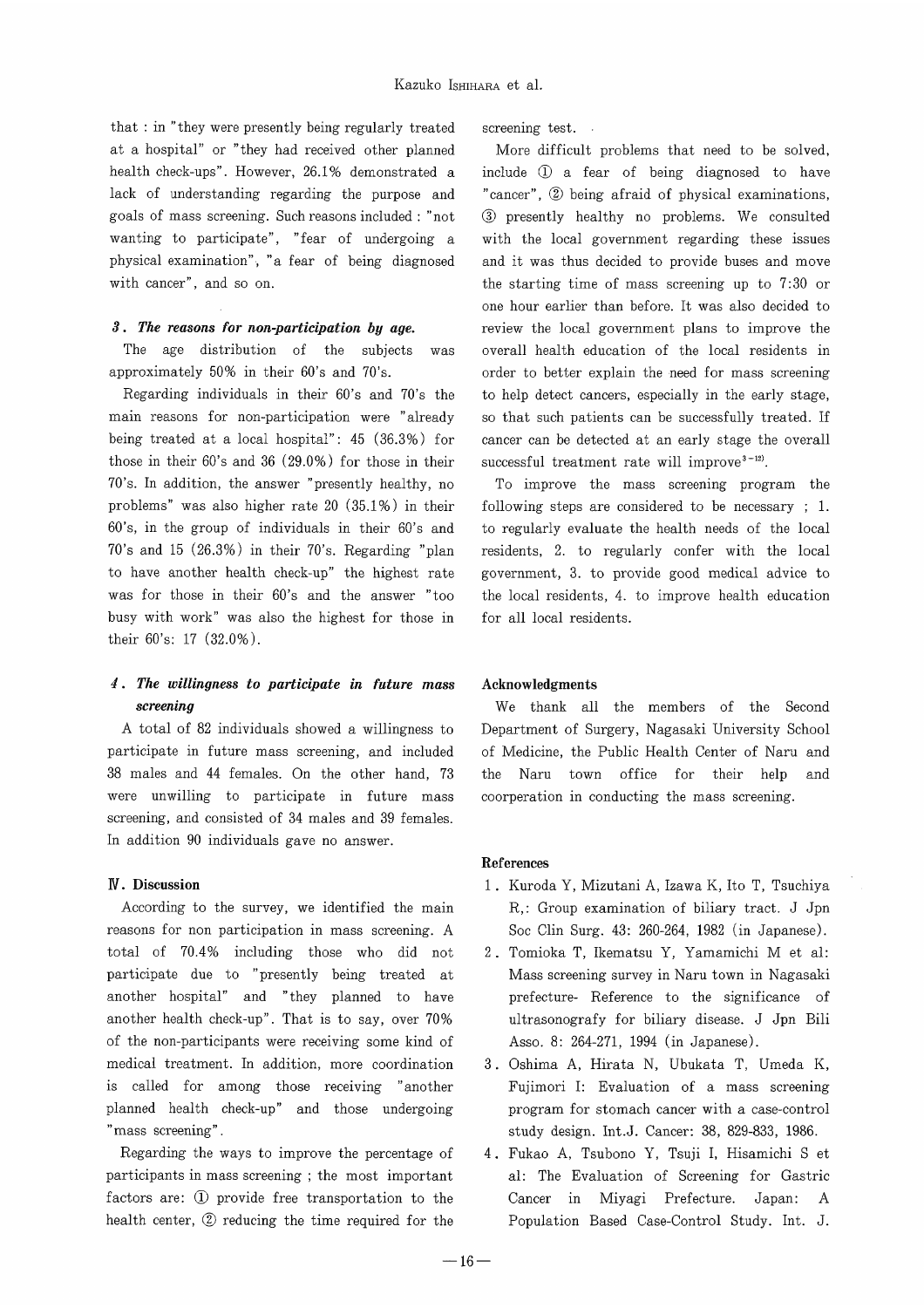Cancer: 60, 45-48, 1995.

- 5 . Saito H, Soma Y, Koeda J et al : Reduction in Risk of Mortality from Colorectal Cancer by Fecal Occult Blood Screening with Immunochemical Hamagglutination Test, A Case-Control Study. Int. J. Cancer: 61, 465-469, 1995.
- 6 . Hiwatashi N, Morimoto T, Fukao A et al : An Evaluation of Mass Screening Using Fecal Occult Blood Test for Colorectal Cancer in Japan, A Case-Control Study. Jpn. J. Cancer Res: 84, 1110-1112, 1993.
- 7 . Ishimoto K, Kiyokawa N, Fujita H, et al: Problems of Mass Screening for Neuroblastoma a-Analysis of False-Negative Cases. J. Pediatr, Surg: 25, 398-401, 1990.
- 8 . Bessho F, Hashizume K, Nakajo T, et al: Mass Screening in Japan increased the detection of infants with neuroblastoma without a decrease in cases in older children. J.Pidiatr: 119, 237-

241, 1991.

- Okazaki N, Yoshino M, Yoshida T, Takayasu 9 K, Moriyama N, Makuuchi M, Yamazaki S, Hasegawa H, Noguchi M, Hirohashi S,: Early diagnosis of hepatocellular carcinoma. Hepato-Gastroenterol: 37, 480-3, 1990.
- 10. Haribhakti SP, Kapoor VK, Gujral RB, Kaushik SP: Staging of carcinoma of the gallbladder-an ultrasonographic evaluation. Hepato-Gastroenterol: 44, 1245-5, 1997.
- ll. Ota J, Horino T, Taguchi T et al: Mass Screening for Breast Cancer Comparison of the Clinical Stages and Prognosis of Breast Cancer Detected by Mass Screening and in Out-Patient Clinics. Jpn. J. Cancer Res: 80, 1028-1034, 1989.
- 12. Shiromizu K, Ogawa M, Kamata H et al: Long-term Mass Screening in Uterine Cervical Carcinoma Eradication Strategy. Jpn.J. Clin: 20, 134-138, 1990.